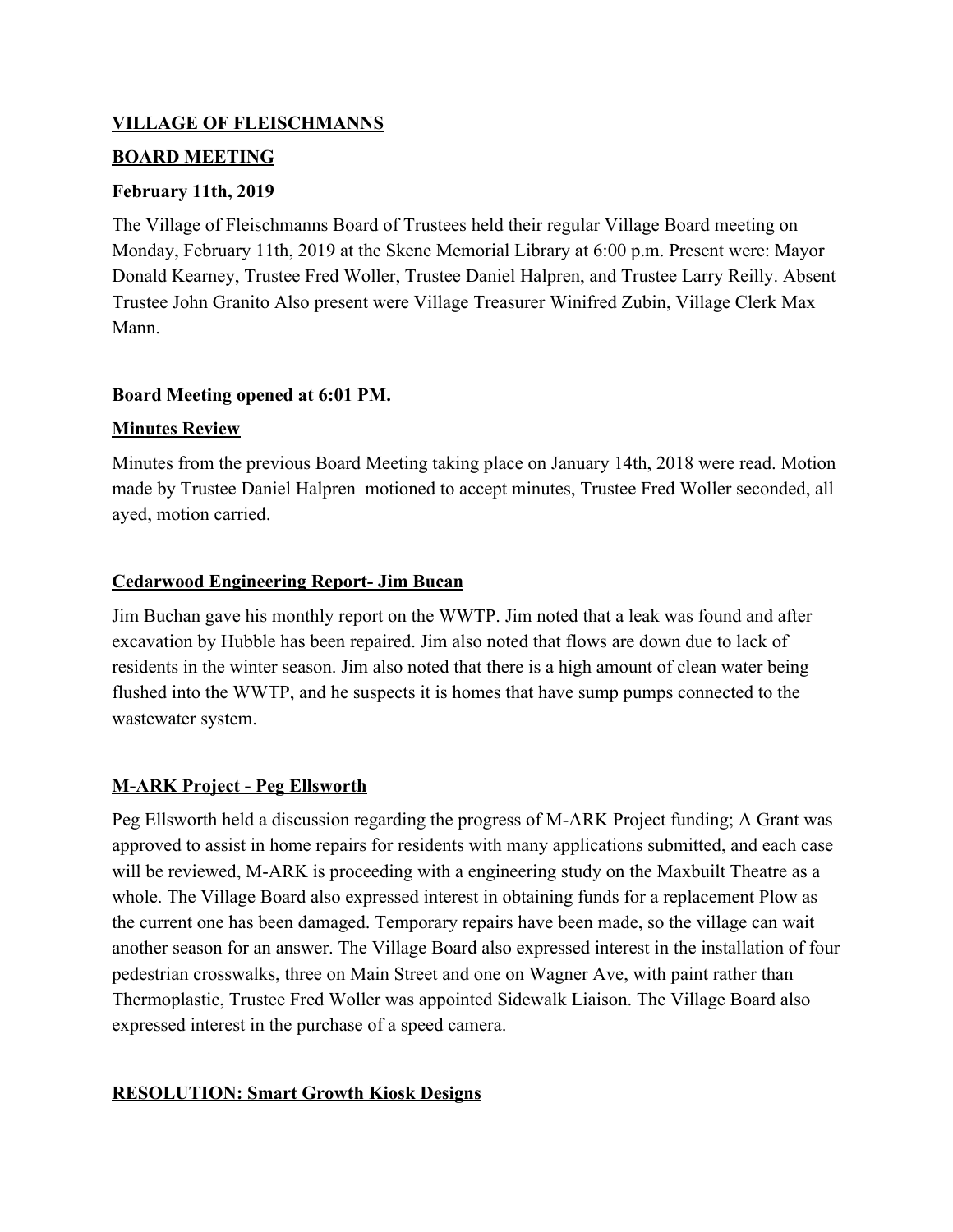Designs for the Kiosk at the entrance of the village were presented to the Village Board.

**WHEREAS**, the Board of Trustees of the Village of Fleischmanns has been presented two options for a new kiosk at the entrance of the Village, one labeled "Option 4", and the other labeled "Option 5"

**WHEREAS**, the Board of Trustees must pass by resolution a prefered choice of designs, and

**THEREFORE BE IT RESOLVED**, that the Board of Trustees of the village of Fleischmanns choose "Option 4" as their choice.

Dated: February 11th, 2018 --------------------------------------------------

Max Mann, Village Clerk Village of Fleischmanns

State of New York )

)ss: County of Delaware)

I, Max Mann, Village Clerk of the Village of Fleischmanns, New York do hereby certify that the foregoing is a true & correct transcript of a resolution adopted by the Board of Trustees of the Village of Fleischmanns, New York on February 11th, 2018 and the whole thereof.

--------------------------------------------- Max Mann, Village Clerk

## **Payroll Service Recommendation**

Treasurer Winifred Zubin presented her choice for new payroll services that would implement Direct Deposits and W2's. An advantage of using this service would be a cut in man hours and employees would get Direct deposits rather than checks, and the service could be implemented by early March. Motion made by Trustee Fred Woller, seconded by Trustee Daniel Halpren, all ayed, motion carried.

### **Energy Supplier Recommendation**

A discussion regarding energy suppliers to the Village of Fleischmanns, which municipal buildings, street lighting and park has energy currently supplied from NYSEG. *Delaware River Solar* would provide electricity through NYSEG at a lower cost, approximately by 10%, with \$2,000 projected in savings. Motion made by Trustee Fred Woller to accept switching energy providers, seconded by Trustee Daniel Halpren, all ayed, motion carried.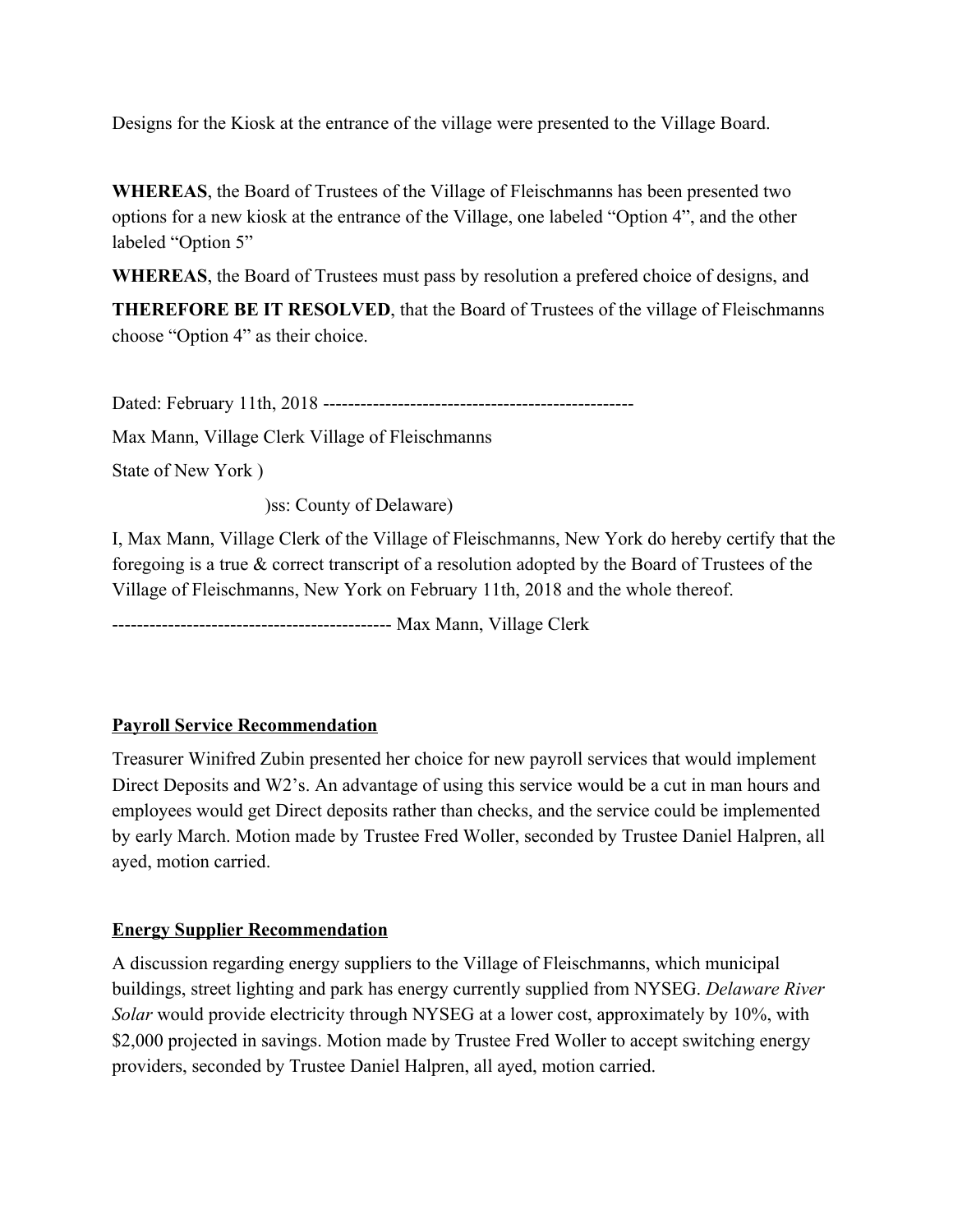## **Baseball Park Scoreboard - Collin Miller**

A draft for the Baseball park was presented to the village board by Collin Miller. The scoreboard would be made so it rests on posts and is removable for storage in the off season, and the scoreboard itself would be painted on three 4'x 8' pressure treated sheets of plywood with a wood frame. Funds for the project were requested to the village board at around \$200-\$300. The exact location is yet to be determined. Projected date of completion for the project is Memorial day 2019. The painting will be painted by a volunteer artist downstate. Mayor Don Kearney authorized any requested funds to be paid for by the use of a voucher. Collin Miller would submit a voucher as a recreational expense for the village. Collin also noted that they would be doing an adopt a highway program for Route 28 to the Fire department, as well as getting the Fleischmanns Park on the National Register of Historic Places.

## **TPAS Contract**

The Town Planning Advisory Contract for 2019 was presented to the Village Board for approval. Motion made by Trustee Larry Reilly, seconded by Trustee Fred Woller, all ayed, motion carried. Mayor Don Kearney signed TPAS Contract.

## **RESOLUTION: AIM FUNDING**

# **A RESOLUTION ASKING THAT AIM FUNDING BE RESTORED IN THE NEW YORK STATE'S 2020 BUDGET**

**WHEREAS**, "Aid and Incentives for Municipal Funding" ("AIM") is essential to the Towns and Villages that receive funding; and

**WHEREAS,** AIM is key state funding that Local Governments have relied on for years; and **WHEREAS**, AIM affects not just Local Governments but the communities that they are located in; and

**WHEREAS**, Governor Cuomo's proposed 2020 budget plan eliminates AIM funding for Local Governments that rely upon AIM funding for less than two (2) percent of their budgets; and **WHEREAS**, it is believed that such a cut will save New York State \$60,000,000 in its budget

dramatically impact 1,328 of New York State's 1,465 town and Villages; and

**WHEREAS**, many Local Governments are already struggling financially, especially those upstate; and

**WHEREAS**, Local Governments must create and pass budgets that navigate a number of difficult financial stressors that include: the New York's Tax Cap, increasing health insurance costs, high contribution rates for the New York Retirement System, prevailing wage, competitive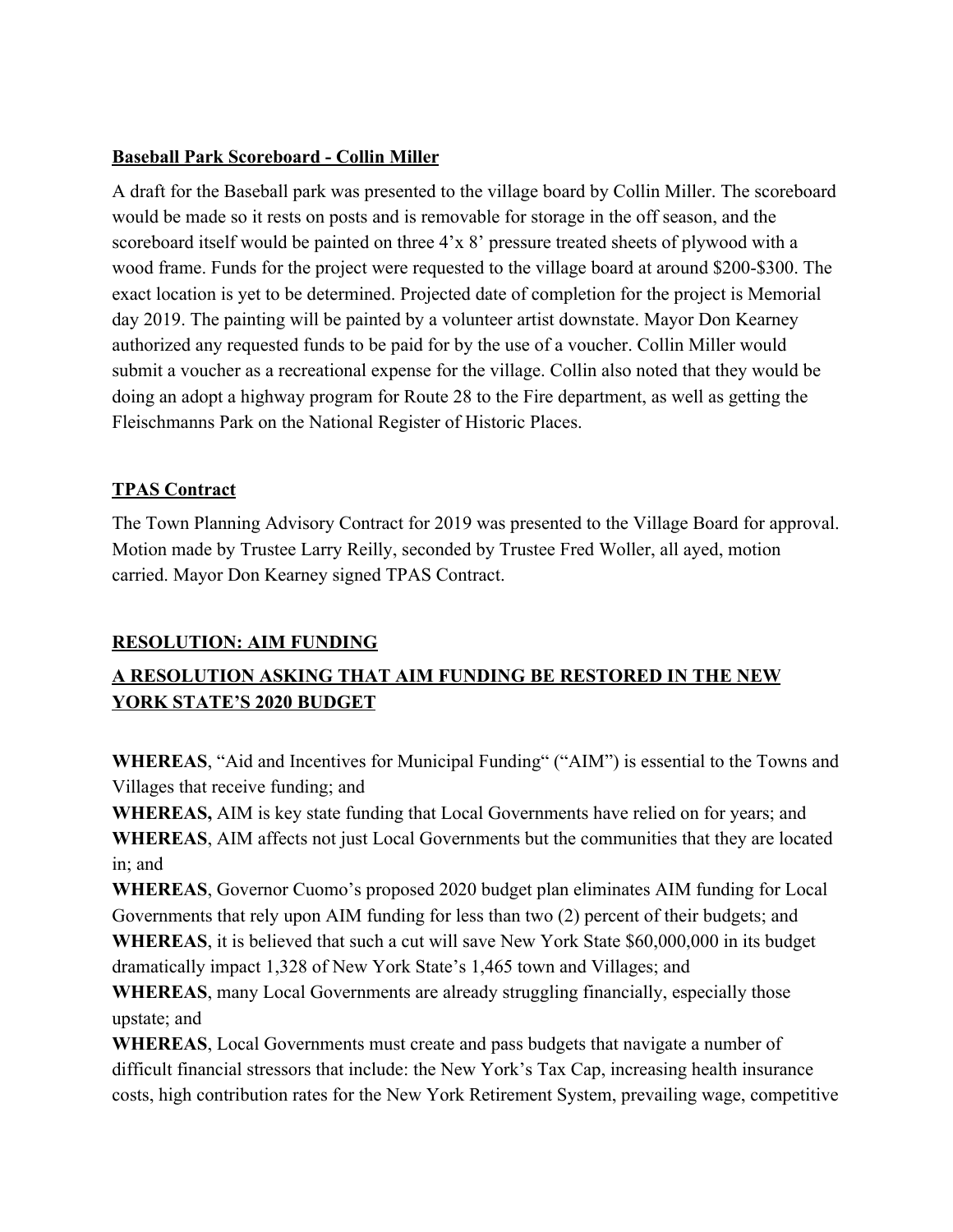bidding and procurement obligations, the Wicks Law, the Taylor Law, Workers Compensation, and a dedicated but an often unionized and civil service protected work force; and

**WHEREAS**, in addressing its budget and its Local levy, Local Governments must face limited avenues for revenue generation, limited economic development in its boundaries, Payments in Lieu of Taxes, and aging population often on limited incomes, a diminishing population, potential business opportunities that are fleeing high taxes and thus leaving New York State and often unpredictable sales tax distribution and/or generation; and

**WHEREAS**, the loss of AIM is magnified for those Local Governments which already have all or part of their budgets set; and

**THEREFORE BE IT RESOLVED**, that the Village of Fleischmanns and its Village Board on behalf of its residents recognizes the important role of AIM funding in Local Governments; and **BE IT FURTHER RESOLVED**, that the Village of Fleischmanns and its Village Board enthusiastically encourages the New York State Governor, the New York State Assembly and the New York State Senate to consider the consequences of the proposed reduction of AIM for Local Governments and demands that such funding be replaced in the Budget, and **BE IT RESOLVED**, that a certified copy of this resolution shall be forwarded to Governor

Cuomo, Senator Fred Akshar, Senator Jen Metzger, Senator James Seward, Assemblyman Clifford Crouch, Assemblyman Brian Miller, Assemblyman Chris Taque, the Upstate New York Towns Association, the Upstate Association of Town, The New York Conference of Mayors and the Local News Media.

Dated: February 11th, 2018 --------------------------------------------------

Max Mann, Village Clerk Village of Fleischmanns

State of New York )

)ss: County of Delaware)

I, Max Mann, Village Clerk of the Village of Fleischmanns, New York do hereby certify that the foregoing is a true & correct transcript of a resolution adopted by the Board of Trustees of the Village of Fleischmanns, New York on February 11th, 2018 and the whole thereof.

--------------------------------------------- Max Mann, Village Clerk

## **COMMUNICATIONS STRATEGY RECOMMENDATION**

A discussion was held regarding Communication Strategies for the Village, this would include updating the website and social media accounts for the Village with a recommended allocation of \$2,000. Trustee Daniel Halpren was appointed as a member for the committee.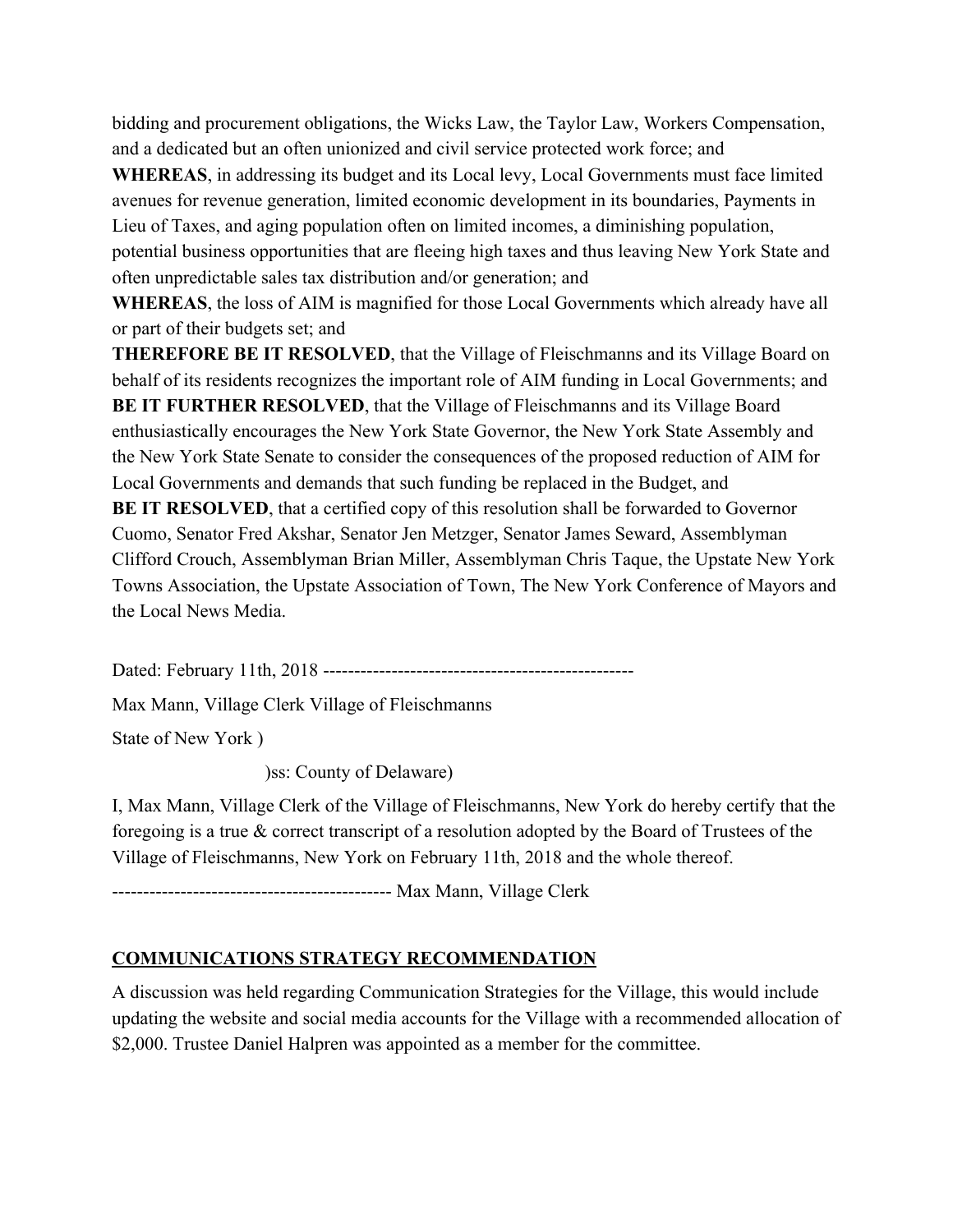### **FORECLOSURE UPDATE**

A discussion was held regarding of the foreclosures within the Village. Attorney Carey Wagner noted that the Title Company paperwork has been submitted, and a notice will go up in the Village Office, with Public notices being published in the CMN.

#### **Executive Session**

Motion made by mayor Don Kearney to enter executive session to discuss foreclosures, seconded by Trustee Fred Woller, all ayed, motion carried village Board Meeting into executive session at 7:30 PM.

Motion made at 7:41 PM to exit Executive Session by Mayor Don Kearney, seconded by Trustee Dan Halpren, all ayed, motion carried.

#### **Treasurer's report**

The Treasurer's report was submitted for review to the village board by Treasurer Winifred Zubin, who presented rates for new CD's through Community Bank.

### **Village Pool**

A discussion was held regarding the bid for the Village Pool. Verbiage has to be changed on the bid by Jeff Francisco, who will send it to the Village Clerk Max Mann once he completes it. A question was previously arose about the rebar in salt water pools corroding, however this was countered by the use of a sacrificial anode, which would take the brunt of corrosion, as well as the rebar being made of stainless steel. Trustees Fred Woller and Daniel Halpren were in complete favor for a saltwater pool. Once the Bid is complete and submitted to the Village, it will be submitted to many papers, not just the CMN.